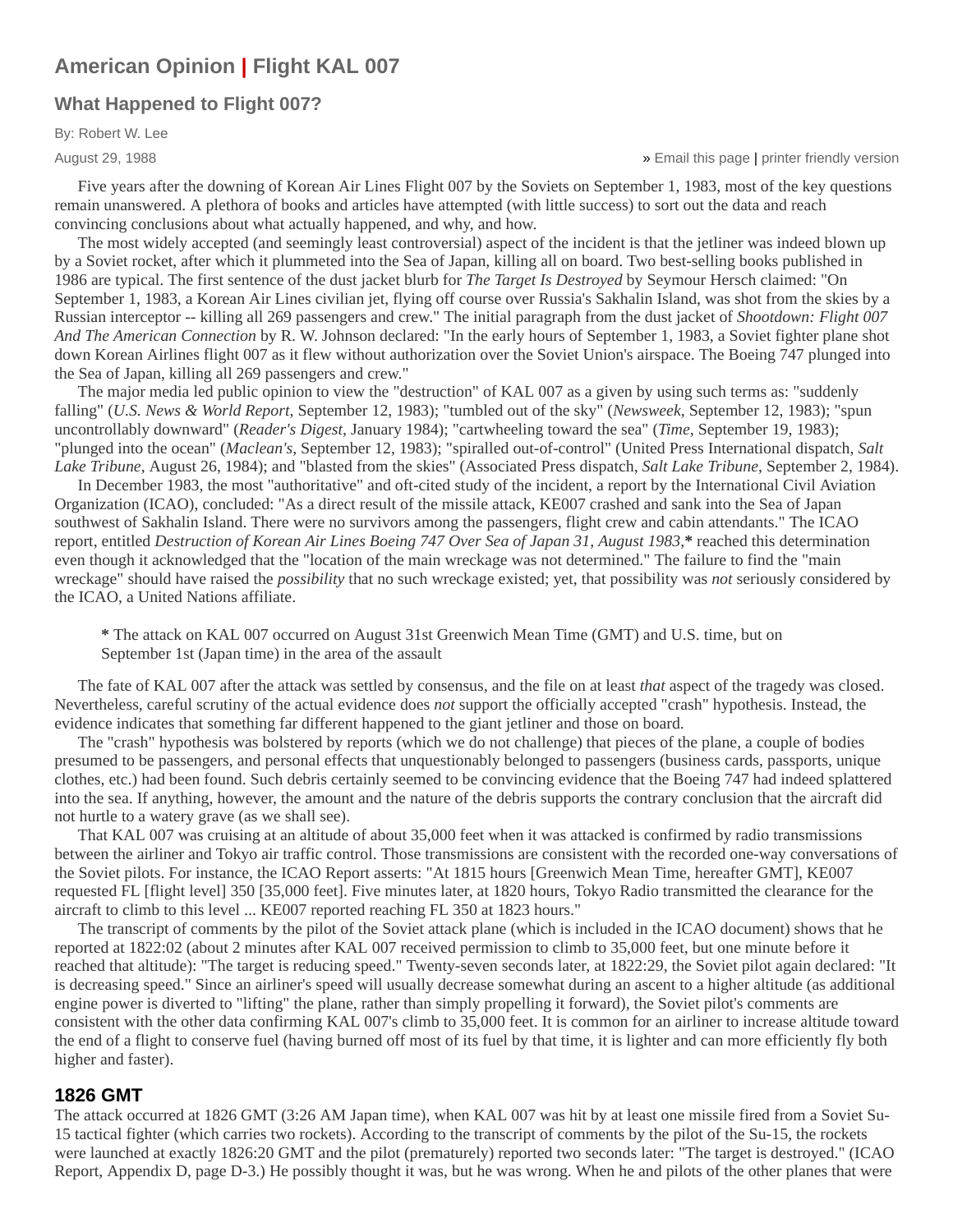chasing KAL 007 tried to locate the wreckage thereafter, they could not find it. According to the transcripts, one states at 1829:13: "I don't see it." At 1829:54, another says of the "target": "No I don't see it." At 1838:37, the first reiterates: "I don't see anything in this area. I just looked." (ICAO Report, Appendix D, pages D-3 and D-4.) Eventually, with fuel running low, they had to return to their base without sighting the remains of the "target" they had supposedly "destroyed."

It is reasonable to assume that KAL 007 was damaged by a heat-seeking missile that zeroed in on the Number Four (outboard) engine on the right wing. At 1823:18, the Soviet pilot reported that his target "is now located 70 [degrees] to the left," meaning that he was himself positioned to the *right* of the jet liner. The Number Four engine would have been first in line for a heat-seeking missile, due to (1) the swept-back configuration of the wing, placing that engine slightly closer to the Soviet fighter, and (2) a greater temperature differential with its surrounding environment than would be the case with the inboard engine. Confronted with two heat surfaces of equal intensity (in this instance, two jet engines), a heat-seeking missile is attracted to the one surrounded by the coldest environment. The Number Four engine, with its companion engine on one side and frigid space on the other, would have been enveloped by a slightly colder temperature than the Number Three (inboard) engine, which was sandwiched between the plane's fuselage and the outboard engine.

It is important to note that, even with an engine destroyed and the cabin decompressed (as a result of shrapnel from the explosion penetrating the fuselage), the pilot could nevertheless have retained control of the plane, assuming that at least one of the jet's four hydraulic systems remained operational to permit use of the rudder, wing flaps, brakes, etc. Indeed, it is possible for a jet to lose *three* engines and still be flown. On May 2, 1988, a United Airlines Boeing 747 with 258 people on board landed safely at New Tokyo International Airport after three of its four engines failed. According to news reports, "the aircraft lost the use of one engine over the Pacific Ocean approximately one hour and 15 minutes before landing, a second engine about 30 minutes later, and a third engine just prior to landing." (AP dispatch, *Deseret News*, May 2, 1988.) There were no deaths or injuries.

The ability of modern aircraft and their highly-trained crews to weather serious malfunctions and damage during flight is remarkable. To cite just one example (others will be noted later), an article entitled "Ten Minutes to Live" in *Reader's Digest* for May 1967 described events surrounding the mid-air collision of an Eastern Airlines propeller-driven Constellation and a TWA Boeing 707 jet. The article said of the Boeing 707: "A full 25 feet of the jet's wing fell off; but, after one horrifying recovery maneuver, the TWA craft was able to fly safely to Kennedy Airport -- a remarkable demonstration of pilot skill and the hardihood of the Boeing 707."**\***

**\*** Most of the story was devoted to the incredible skill and heroism of Eastern pilot Charles J. White, who was able to maneuver his severely damaged aircraft to a crash-landing that resulted in only four deaths among the 54 persons on board -- including his own when, having escaped, he returned to help a trapped passenger. Captain White was an active member of The John Birch Society. Eastern Airlines established a scholarship fund in his name and the Shriners of New York installed a plaque in his memory at Eastern's terminal at New York's Kennedy Airport.

# **The Radio Transmission**

There was a brief but garbled radio transmission following the attack on KAL 007, during which the co-pilot referred to the decompression of the plane and mentioned figures apparently related to the jet's descent. The ICAO Report states (page 6): "At 1827 hours, KE007 called Tokyo Radio but the signal was noisy and weak and not readable." Further along (page 21), it asserts: "At 1827 hours, KE007 ... called Tokyo Radio. The message, the last recorded transmission of KE007, was unreadable however, the signal being noisy, garbled and weak." Then, the ICAO contradicts those assertions by including a partial transcript of the supposedly "unreadable" transmission (page 43): "Between 1827:10 and 1827:25 hours [GMT] Tokyo Radio received a partly intelligible transmission from KE007. After extensive analysis and filtering of noise, the following words were discernible: Korean Air zero zero seven ... (unintelligible) ... rapid compressions ... (unintelligible) ... descending to one zero thousand [10,000 feet]." Remember, the missiles were launched at 1826:20 GMT, with at least one impacting KAL 007 about one second later. The ICAO, in other words, placed the time of the final radio transmission from KAL 007 between 49 seconds and 64 seconds after the explosion.

On August 30, 1984, ABC's "20/20" program broadcast the tape (and supplied a slightly more detailed translation) of the final transmission, which it said began 39 seconds after the attack:

"FLIGHT 007: Tokyo, Korean Air zero zero seven ....

"TOKYO TOWER: Korean Air zero zero seven, Tokyo.

"FLIGHT 007: .... fifteen thousand ... holding with the rapid decompressions. Descending to one zero thousand [10,000 feet] ...."

### **No "Mayday" Message**

Strangely, there was no discernible "Mayday" emergency transmission. Writing in *The Nation* for August 17/August 24, 1985, David Pearson and John Keppel (who reach conclusions regarding KAL 007 with which this reporter disagrees in most respects) briefly discussed this oddity. They quoted Dr. Malcolm Brenner of Aviation Safety Associates International (described by Pearson and Keppel as "a leading firm in the aviation accident investigation field") as asserting that "there is a saying in aviation that 'one minute's flying is worth two days rowing,' and for aircraft over water it would be critical to get the Mayday message started as soon as possible and lasting as long as possible. The ground station could then use the radio signal to take a fix on the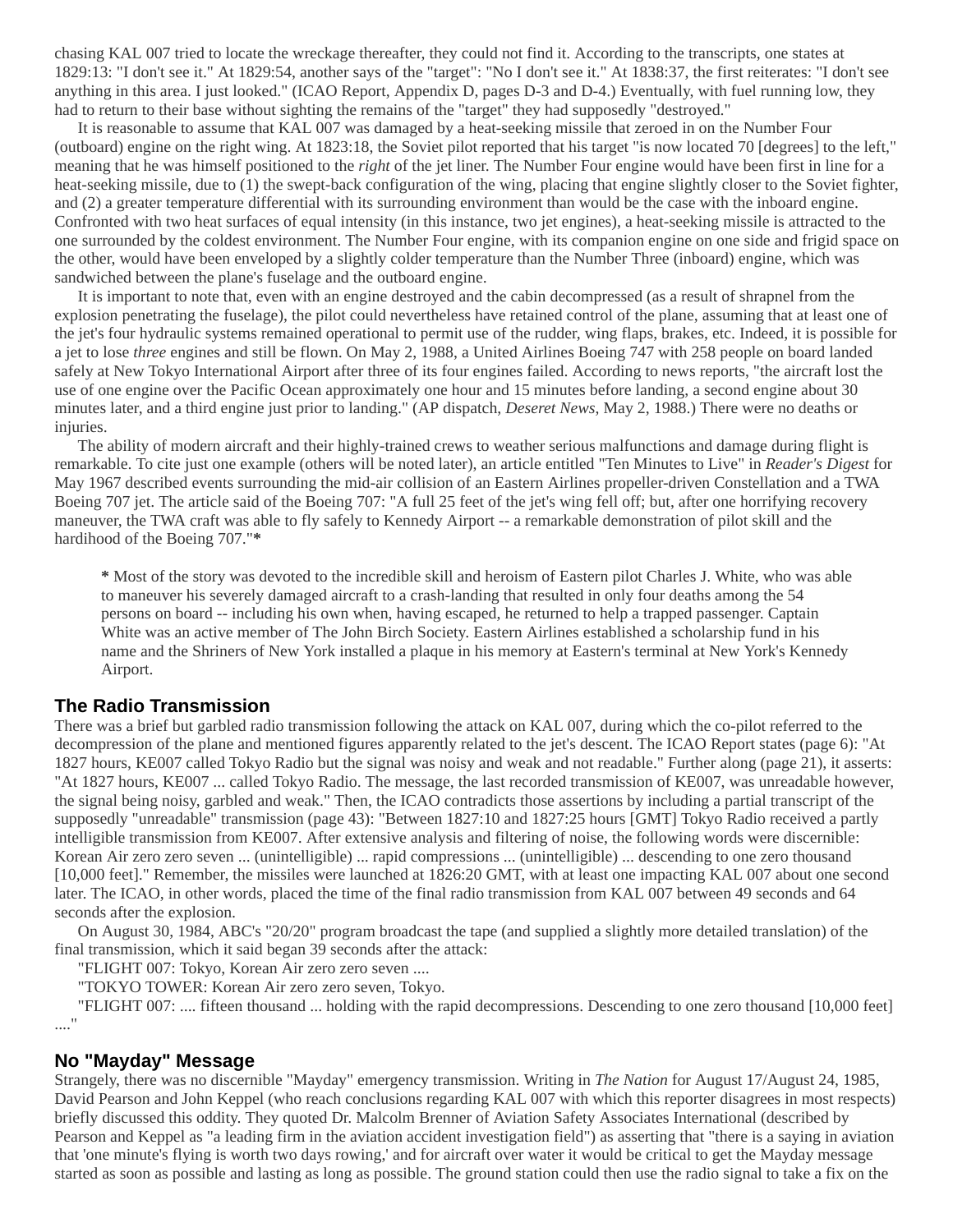aircraft's location and likely ditching site." Pearson and Keppel continued: "Emergency procedures call for saying 'Mayday' three times, followed by other information about the nature of the emergency, Brenner noted. The cockpit crew should have continued broadcasting until the last possible moment to help lead rescuers to the plane's location. But they did not." There are a number of possible explanations for why they did not. One possibility is that they did not consider the emergency to be of "Mayday" proportions. (The co-pilot's reporting of sundry rates of descent seems highly incongruous for an airliner that is "plummeting" mortally wounded and out of control toward the sea.)

Since the transmission was so garbled, the true context of the few discernible segments cannot be known with certainty.**\*** Some sources reported that the transcript indicated that the jet had lost power in all four engines. For instance, Time for September 26, 1983, asserted: "'All engine!' [sic] the Korean pilot said to controllers shortly after being hit, signaling that all four of his engines were gone." And Reader's Digest for January 1984, in its editorial introduction to an article on the incident, also claimed that the transmission included the words "All engines ...." This apocryphal rumor served primarily to bolster the belief that KAL 007 was indeed mortally wounded and uncontrollable.

**\*** It is significant, however, that the transmission apparently began no earlier than 39 seconds (ABC) or 49 seconds (ICAO Report) after the rocket attack, indicating that the cockpit crew was alive and the radio was operational at the time. This clearly conflicts with claims that the plane was "destroyed" by the rocket attack on impact.

#### **Controlling the "Crash" Area**

The Soviet Union took control of the alleged "crash" area, refusing to allow the entry of U.S. or Japanese search-and-rescue teams into its territorial waters and seriously harassing such teams even in international waters. *Aviation Week & Space Technology* for September 12, 1983, reported: "Russian naval and air search units ... have barred the U.S. and Japanese search forces from the exact area where the 747 is believed to have crashed, even though that spot is beyond the 12-mi. territorial limit from Sakhalin Island."

On September 15, 1983, Federal Aviation Agency (FAA) Administrator J. Lynn Helms stated in an appearance before the ICAO Council: "To date, the U.S.S.R. has refused to permit search and rescue units from other countries to enter Soviet territorial waters to search for the remains of K.A.L. 007. Moreover, the Soviet Union has blocked access to the likely crash site and has refused to cooperate with other interested parties to ensure prompt recovery of all technical equipment, wreckage and other material that may facilitate and expedite completion of an investigation." (For Mr. Helms' complete statement, see the Congressional Record, September 20, 1983, daily edition page numbers S12462-S12464.)

*Newsweek* for September 26, 1983 reported that "the Soviets have barred entry to the waters around Moneron island, near the suspected crash site, where more debris may be." And on October 12, 1983, U.S. officials revealed (as summarized by the next day's *Washington Post*) that four days earlier "Soviet intelligence ships brandished weapons at a Japanese vessel and held it at bay for 20 minutes in international waters ... while the Japanese vessel was participating in a U.S. search for undersea remains of a downed South Korean Airliner ...."

It has been assumed that concern about United States and Japanese entry into the "crash" area resulted from a Soviet desire to gather and hide (or destroy) evidence from the "crash" and be first to reach the "black boxes" (the in-flight voice and data recorders, which are actually orange). But there is another possibility that would readily account for their behavior: the desire to keep others from discovering that no "crash" had occurred at all.

# **Twelve-Minute Hurtle?**

One of many perplexing details that raise questions about what really happened to KAL 007 after the attack is that the jetliner remained airborne for at least 12 minutes. During a press briefing on the morning of September 1, 1983, Secretary of State George Shultz told reporters: "At 1826 hours the Soviet pilot reported that he fired a missile and the target was destroyed. At 1830 hours the Korean aircraft was reported by radar at 5,000 meters [16,400 feet]. At 1838 hours the Korean plane disappeared from the radar screen." The next day's *New York Times* featured a front-page map that included the same chronology: "3:26 A.M.: Soviet pilot reports firing missile." "3:30 A.M.: Radar shows the Korean plane at altitude of about 16,400 feet." "3:38 A.M.: Jetliner disappears from radar screen." Similarly *Newsweek* for September 12, 1983, reported: "... 3:30 a.m.: 007 is picked up by radar at 16,000 feet, but at 3:39 a.m. it disappears from ... [Japan's] radar screen." And *Aviation Week & Space Technology* for September 5, 1983, informed its readers: "At 1830 GMT (2:30 p.m. EDT), the transport was monitored at 5,000 meters. Eight minutes later the aircraft was no longer registering on radar."

To date, no one has adequately explained how a jetliner supposedly blownup and hurtling out of control toward the sea would take at least 12 minutes to fall 35,000 feet. For comparison, consider this Associated Press dispatch as printed by *Deseret News* (Salt Lake City) for February 20, 1985: "A China Airlines jumbo jet fell 32,000 feet in less than two minutes Tuesday [February 19th] after all four of its engines failed but the pilot restarted them and flew 500 miles with a damaged tail before making an emergency landing here [San Francisco], authorities said .... The Boeing 747 ... fell from a cruising altitude of 41,000 feet to 9,000 feet, said ... a spokesman at San Francisco International Airport." The plane fell 32,000 feet in something less than two minutes. Let us be conservative (and keep the arithmetic simple) by assuming that it was exactly two minutes, in which case the rate of descent would have been 267 feet per second. Had KAL 007 "plummeted" toward the sea at that rate, its fall would have taken about two minutes and 11 seconds -- not 12 minutes.

It is important to note that its disappearance from the radar screen by no means meant that KAL 007 had crashed. It could have remained airborne thereafter until it either landed or ran out of fuel. *Newsweek* for September 12, 1983 reported that the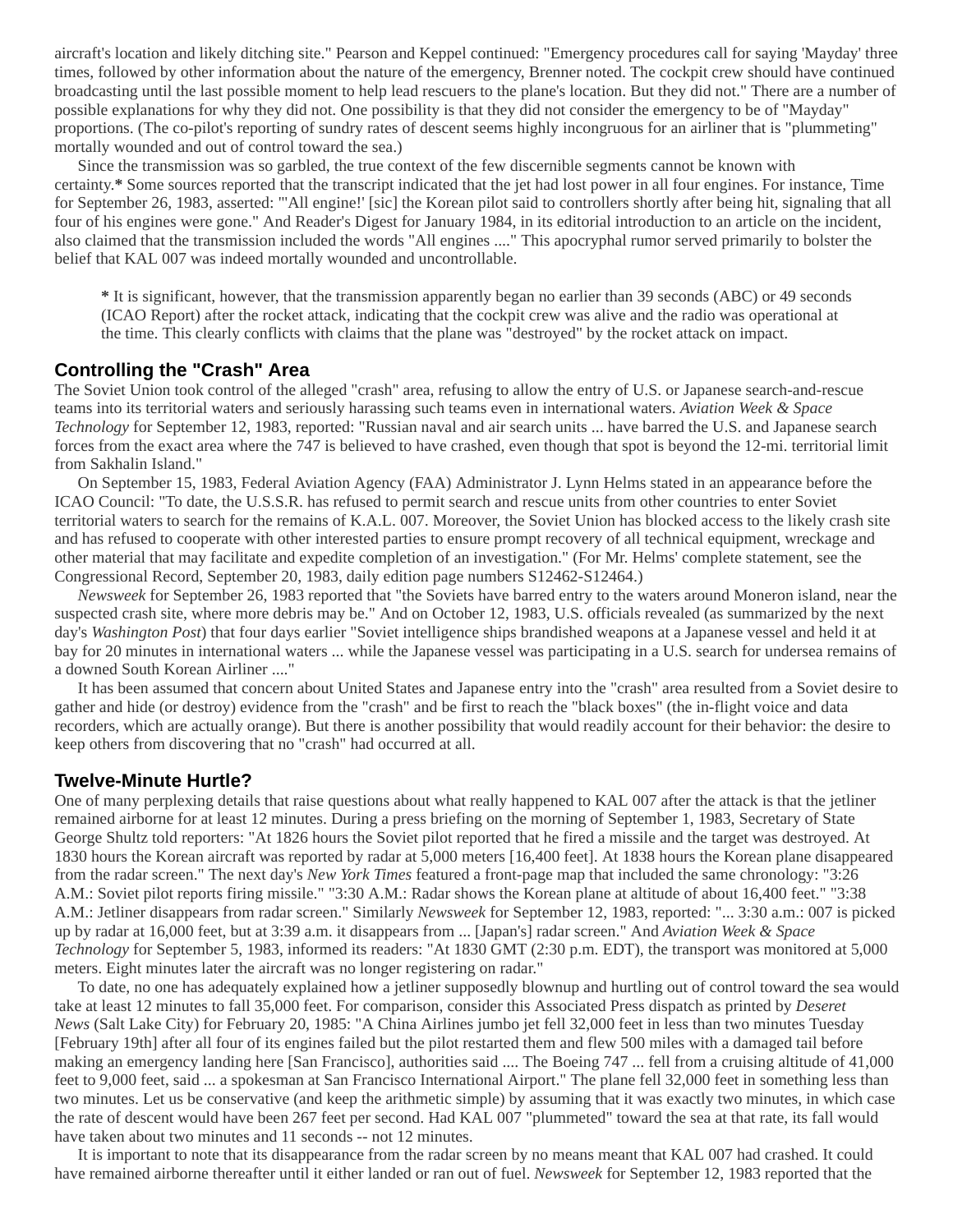plane went off radar while it was still 5,000 feet in the air. And R. W. Johnson asserts in *Shootdown* that it "went off the Wakkanai radar at 1000 feet."

In any event, KAL 007 remained aloft for at least 12 minutes after the attack, which is near-conclusive evidence that the crew was at least partially in control of the aircraft. Otherwise, the descent would have been far more precipitous.

Even more startling than the time it remained aloft was the jet's distinct change in the rate of descent. As already noted, the attack occurred at 1826, the jet was tracked on radar four minutes later at about 16,000 feet, then disappeared from radar eight minutes after that. Falling from 35,000 feet to 16,000 feet in four minutes is an average descent rate of 4,750 feet per minute. Falling from 16,000 to 1,000 feet (using R. W. Johnson's estimate of where the plane disappeared from radar) in eight minutes is a descent rate of only 1,875 feet per minute. Incredibly, KAL 007 slowed to less than one-half its early descent rate after passing the 16,000-foot level. How can that be explained, unless the crew was in control (and the aircraft was in reasonably good shape) during the descent?

Yet another remarkable aspect of the descent is that it appears to have been carried out according to standard procedure for an aircraft that has suffered an engine loss and decompression, but is still being controlled by the crew. A precipitous initial descent (between 4,000 and 7,000 feet per minute, depending on weather conditions and the structural condition of the aircraft) is intended to quickly reach a level where there is adequate oxygen and a warmer temperature. Thereafter, the rate is reduced as the pilot signals for assistance, seeks a place to land, makes his position known to potential rescuers, etc. The available data indicates that the Captain of KAL 007 followed that procedure.

Commercial airline Captain Joe H. Ferguson (who has collaborated with this reporter on earlier articles on this subject) participated in a 747 flight simulation at Denver's Stapleton International Airport on July 24, 1984. After"taking off" and climbing to 35,000 feet, the instructor simulated a Number Four engine fire and failure, accompanied by a rapid cabin decompression of the sort that could be caused, for example, by shrapnel from an explosion penetrating the fuselage. Emergency descent procedures were initiated with rates and times carefully recorded. The descent from 35,000 to 16,000 feet was accomplished in three minutes, 45 seconds (an average of 5,067 feet per minute), after which it required three minutes and 45 seconds to reach the 5,000-foot level (the point at which *Newsweek* claimed KAL 007 disappeared from radar). The overall simulated descent, with complete operational control of the 747 simulator, paralleled that of KAL 007 to a remarkable degree, further indicating that the Korean jet had sufficient electrical, hydraulic, and engine power to enable the crew to retain control after the attack.

To summarize, KAL 007 remained aloft for 12 minutes-plus after the attack; descended more than twice as fast during the first four minutes on radar as the last eight; and apparently followed standard descent procedure. Each of those factors is completely at odds with the official version of the jetliner's fate.

### **Minimum Speed for a 747**

The point at which KAL 007 supposedly crashed has never been determined. As noted earlier, the ICAO Report asserted (page 28): "The location of the main wreckage was not determined." But the ICAO nevertheless guessed: "The approximate position was 46?35' N and 141?20' E, which was in international waters." That is a point about 41 miles from Moneron Island and about 45 miles from the shore of Sakhalin. Since KAL 007 was approximately 12 miles from shore when it was hit, it would have travelled about 33 miles from the point of attack to the point where the ICAO claims it crashed.

On September 2, 1983, the *New York Times* reported: "The airliner was lost ... between Sakhalin and Moneron Island, about 30 miles southwest of the southern tip of Sakhalin." In that event, the jet would have travelled only 18 miles from the point of attack.

Let us assume (since an assumption is all we can make, and to keep the arithmetic simple) that the "crash" occurred 36 miles offshore, which would be 24 miles from the point of attack. During 12 minutes, the jet would have *averaged* only two miles per minute, or 120 miles per hour. Could such a huge aircraft remain airborne for that length of time at such a low average speed?

We recently had an opportunity to discuss the matter with a flight instructor who trains pilots on the 747 for United Airlines. We asked what the minimum speed would be to keep such a plane in the air, assuming it was empty -- no passengers, no cargo, and nearly out of fuel. The minimum, in that event, would be 105 miles per hour with the flaps fully extended, and 165 mph with the flaps retracted. At cruising altitude, KAL 007's flaps would not have been extended, and after the attack they could have been extended only if one or more of its hydraulic systems remained intact.

We then asked what the minimum speed would be for a 747 that had travelled three-fourths of the way from Anchorage to Seoul with 270 passengers and an average cargo load, and were told that at cruise altitude a speed of at least 235 mph would be required to keep the plane aloft, while at low altitude (such as landing with flaps down at the end of such a trip) the "absolute minimum" speed would be 117 mph.

The point is simply that a jumbo jet carrying hundreds of passengers and a load of cargo must maintain a substantial minimum speed to remain aloft, and it is very doubtful that KAL 007 could have flown for 12 minutes-plus while averaging a mere 120 miles per hour (or anything close to it). Especially since it would have been flying much faster at first, and thus would have had to travel much slower at some later point to make the average. (If *Newsweek* was right, and the "crash" site was 30 miles from Sakhalin, the plane's average speed while traversing 18 miles would have been only 90 mph. If the ICAO was correct, the average speed over 33 miles would have been 165 mph -- the bare minimum for keeping even an *empty* 747 aloft unless the flaps are extended.)

At its cruise altitude of 35,000 feet, KAL 007 would have been traveling at about 540 miles per hour, or nine miles per minute. Aviation experts with whom we have discussed the matter (including pilots who fly the 747) speculate that during the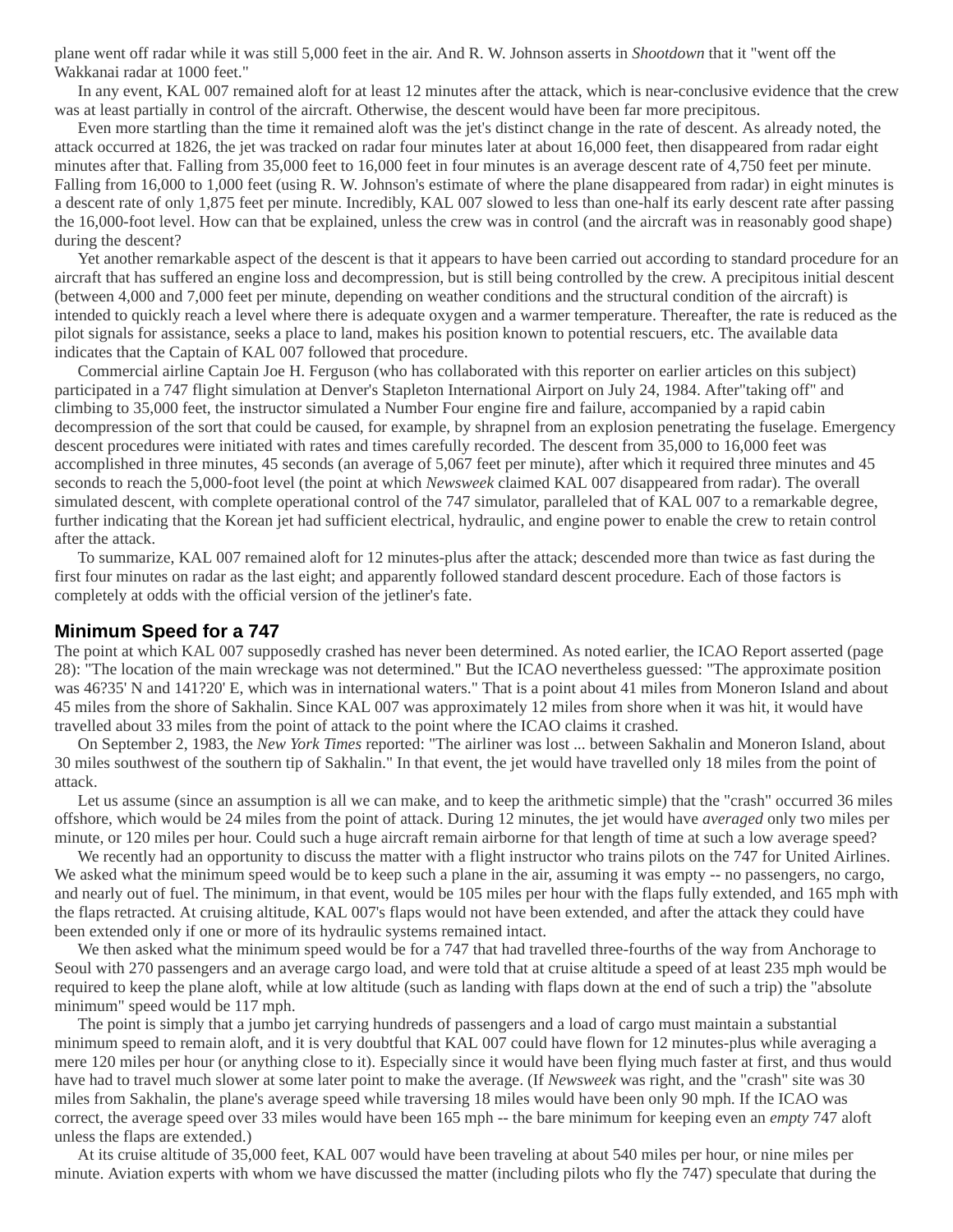plane's rapid descent to 16,000 feet the speed would have been reduced to perhaps 420 miles per hour (seven miles per minute). Thereafter, the aircraft would likely have slowed to perhaps 300 miles per hour (five miles per minute). Let us assume (since a reasonable assumption is all that can be made in the absence of the plane's flight-data recorder) that the *average* speed of KAL 007 throughout its descent was around 360 miles per hour (six miles per minute). During 12 minutes, unless it changed direction, it would have travelled 72 miles, placing it about 84 miles -- not 30, or 36, or 45 miles -- from the shore of Sakhalin.

The official "crash" hypothesis is thus inconsistent with the speed necessary to keep KAL 007 airborne for 12 minutes-plus. Equally puzzling is the *amount* of debris recovered in the wake of the supposed "crash" of KAL 007. At the time, no 747 jet had previously been destroyed by a mid-air explosion and an out-of-control crash into the sea. So, when the "crash" of what is essentially a flying hotel produced an amount of debris (and a body count) that might result from a Piper Cub crack-up, there was no precise precedent with which to compare it. Now there is.

Only about 1,000 total items of debris (including pieces of the plane, human remains, and personal effects) were recovered. Two badly mutilated bodies were presumed (but not proven) to have been aboard KAL 007 (we shall assume that they were). The number of human remains recovered totalled 13 (including the two bodies), none of which were retrieved by the Soviets. Those found were washed up on the shores of Japan, discovered by fishermen, etc.

According to figures compiled by a South Korean investigative committee, the following had been recovered by September 20, 1983 (nearly three weeks after the incident):

- *Aircraft Debris*: 449 pieces by Japan and 54 pieces by the Soviet Union, for a total of 503;
- *Articles Belonging To Victims*: 323 items by Japan and 22 items by the Soviets, for a total of 345; and
- *Human Remains*: 13 by Japan and zero by the Soviets, for a total of 13. (ICAO Report, Appendix G, page G-16.)

Six days later, the Soviets turned over another 76 items. (ICAO Report, Page G-20.) And on December 19, 1983, the Soviets surrendered yet another 83 small items, bringing the total of all items recovered to 1,020. (Franz A. Kadell, *The KAL 007 Massacre*, pages 280-281.)**\***

**\*** Life magazine for January 1984 (page 100) reported: "The Russians picked up 18 articles of clothing and sent them to Japan -- but only after having them drycleaned." Fishy indeed!

The largest chunk of aircraft debris was "a piece of metal measuring about 30 inches by 36 inches believed to have come from the jet's vertical tail fin." (Combined AP and UPI dispatches, *Deseret News*, September 9, 1983, page A1.) It had been carried about 100 miles by sea currents to the northeastern shore of Hokkaido, Japan, where it was found. Other reporters described it as being even smaller. In *The KAL 007 Massacre*, for instance, Franz Kadell asserts that what appeared "to be a part of the vertical section of the plane's tail" measured "32 by 28 inches." Whatever its measurements, it was virtually microscopic compared to the huge chunks of wreckage usually associated with an airline disaster. After all, KAL 007 was a monster of a machine standing 63 feet 5 inches high, measuring 231 feet 4 inches from nose to tail, with a wing span of 195 feet 8 inches, and weighing over half a million pounds.

All told, the Soviets (who maintained exclusive control of the alleged "crash" site for days) supplied only 235 small chunks of metal and articles supposedly belonging to victims (no human remains whatsoever). In contrast, some 77 percent (785) of the items were recovered by Japan, including the small piece of tailfin and 13 human remains, including two mutilated bodies (a partially decapitated Asian girl whose legs had been severed and whose body was embedded with fragments of metal and glass, and a woman who had been decapitated).

# **Comparing Debris**

It is now possible to compare the debris recovered in the wake of KAL 007 to that retrieved from a subsequent airline tragedy. On June 23, 1985, Air-India Flight 182, also a Boeing 747, crashed into the Atlantic near the coast of Ireland after suffering what investigators later concluded was a bomb explosion. The big jet literally *did* hurtle into the ocean (as KAL 007 is supposed to have done) from an altitude of 31,000 feet, killing all 329 persons on board.

On the day of the tragedy, search aircraft and boats recovered 123 bodies. (AP dispatch, *Salt Lake Tribune*, June 24, 1985.) The next day, another eight were retrieved. (UPI dispatch, *Salt Lake Tribune*, June 25, 1985.) Incredibly, four months later (October 25, 1985) another body was found strapped in its seat in a section of the fuselage raised from the ocean floor. (AP dispatch, *Deseret News*, October 26, 1985.) Whereas the two bodies associated with KAL 007 were horribly mutilated, and a few parts of others were also retrieved, "A British Royal Navy doctor, Lt. Richard Cribb, said bodies he saw [from TWA 182] were 'badly shattered and broken but all in one piece.'" (AP dispatch, *Deseret News*, June 24, 1985.) Many huge pieces of the airliner were found (about four tons in all). (UPI dispatch, *Deseret News*, July 12, 1985.) Nearly three weeks after the incident (July 10, 1985), the in-flight voice recorder was retrieved from the tail section at a depth of about 6,700 feet. (AP dispatch, *Deseret News*, July 11, 1985.) The next day, the underwater robot *Scarab I* also located and recovered the in-flight data recorder. (Ibid.)

The water depth in the area of the alleged "crash" of KAL 007 ranged from around 650 feet to 2,700 feet. The ICAO reported: "The search area consisted of an underwater ridge with an average depth of 200m [200 meters; 656 feet], and an area west of the ridge, where the depth varies between 500 and 800m [1,640 feet to 2,625 feet.]" The Associated Press reported that a Japanese Maritime Agency official had estimated that "water depth near the island, in Soviet waters, is only 300 feet, but west of the island it is 1,200-1,500 feet deep ...." (*Salt Lake Tribune*, September 3, 1983.) So the water depth in the area of the KAL 007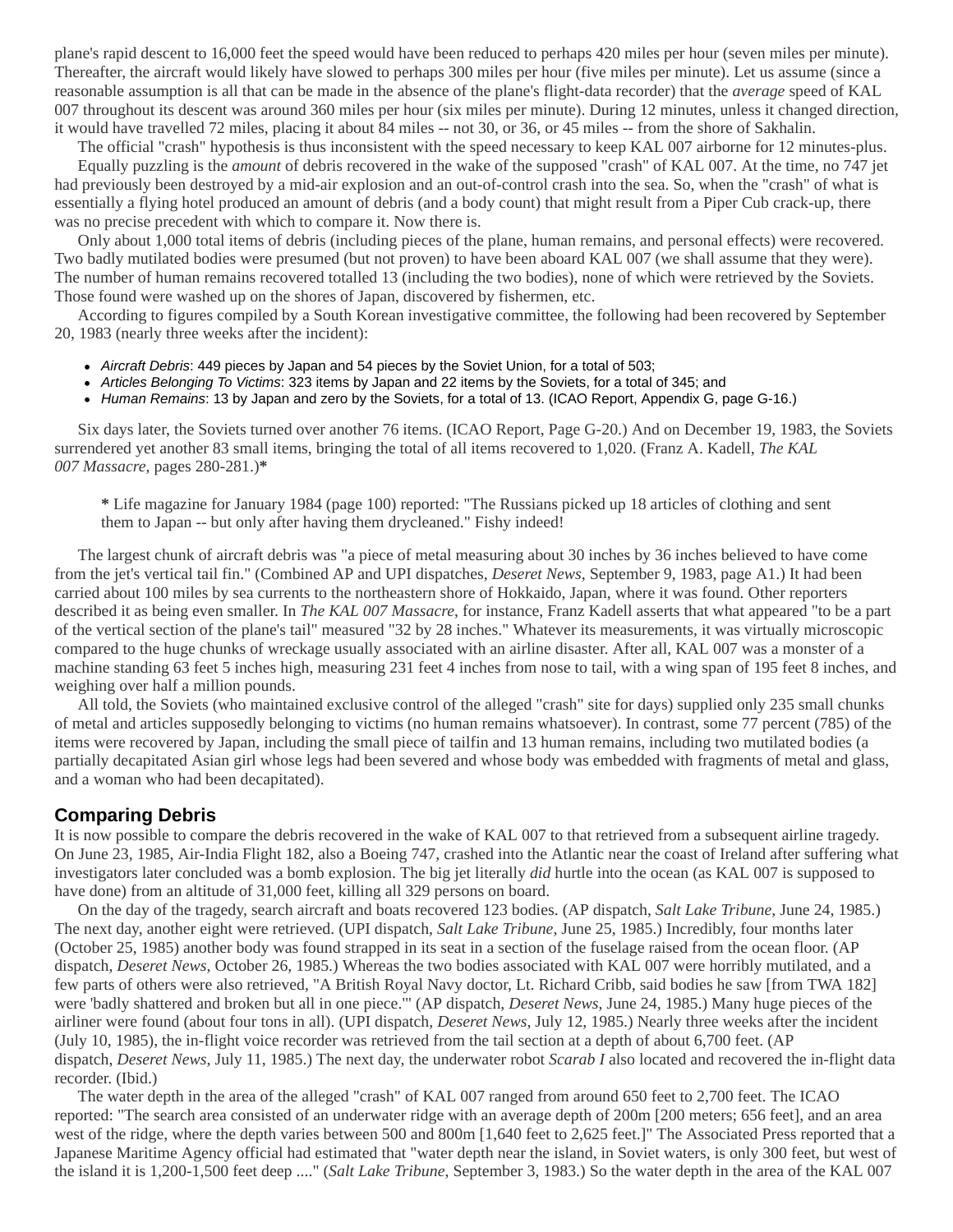incident was at most less than one-half that of the site of the TWA 182 crash. Yet scores of bodies, and tons of wreckage, were recovered from the latter.

So far as we know, the underwater robot was not employed during the KAL 007 search. The Navy did employ sonar, however. The *Washington Post* reported on October 13, 1983: "Recently, a Navy drone was sent down about 2,500 feet to examine an object that had registered on the sonar that turned out to be a skillet, not from the KAL crash." The sonar was able to pinpoint a minuscule item like a skillet, but found not so much as a single tiny chunk of KAL 007 wreckage. Truly amazing - unless there was no wreckage to be found.

# **Challenger Debris**

For another comparison, consider the horrific explosion that engulfed the space shuttle *Challenger* on January 28, 1986, resulting in the deaths of all seven crew members. The disaster occurred at an altitude some three miles higher than that at which KAL 007 was flying when attacked by the Soviets. *Newsweek* for February 10, 1986 noted: "In barely more than a minute, the space-craft was 10 miles [52,800 feet] high ...." The space shuttle is smaller than the 747. Indeed, the 747 has been used on occasion to transport the shuttle piggyback. Yet, despite an explosive inferno that would make a Soviet rocket detonation (involving perhaps 70 pounds of explosives, the amount that Anab missiles of the type fired at KAL 007 contain) seem like a firecracker, searchers soon recovered more than 20 tons of *Challenger* wreckage (many individual pieces weighed more than a ton), the remains of all seven crew members, etc. Eventually, "245,000 pounds of debris was recovered, representing 45 percent of the shuttle and its attached components. Forty-five percent of the orbiter, 90 percent of the crew cabin, 90 percent of the satellite rocket stage, 35 percent of the satellite, 50 percent of the fuel tank and 95 percent of a second satellite were retrieved." (AP dispatch, *Deseret News*, August 28, 1986.)

The *Challenger* search and recovery effort lasted more than seven months. (Recall that the investigation into the crash of TWA 182 was still underway, and a body was found, four months after that tragedy.) In addition, a presidential commission was assigned to investigate the *Challenger* disaster, after which Congress conducted its own inquiry. Yet, in the case of KAL 007 and the 61 Americans on board, there was neither a presidential commission nor a meaningful congressional probe. The United States called off its search on November 7, 1983; Japan terminated its search effort on November 9, 1983; the ICAO completed its investigation and issued its report in December 1983; and the State Department, after co-opting the KAL 007 investigation from the National Transportation Safety Board, refused to conduct an inquiry of its own.

Summarizing the Air-India, *Challenger,* and KAL 007 tragedies:

- *Air-India*: 132 bodies recovered, more than four tons of wreckage collected, and both "black boxes" retrieved from a depth of more than a mile.
- *Challenger*: Some 245,000 pounds of wreckage retrieved, along with the remains of the seven-member crew.
- *KAL 007*: Thirteen human remains recovered (none in the immediate area of the supposed "crash"), 1,007 other small items of debris collected (the largest piece of the plane could be lifted by a single individual), and no sign of "black boxes" despite the relatively shallow water in the area.

# **Comparisons to Other Crashes**

The worst single-plane accident in aviation history occurred on August 12, 1985, when Japan Air Lines Flight 123 (a 747) suffered massive structural failure, which destroyed its hydraulic systems. After more than 30 minutes, during which the pilot tried to control the aircraft with engine power alone, JAL 123 smashed into a mountain in central Japan, killing 520 of the 524 persons on board. One of the four survivors was Umi Ochiai, an off-duty JAL flight attendant. She discussed her ordeal five days after the crash, telling reporters that, after an initial burst of panic, the "passengers followed the crew's instructions to put on life vests" in preparation for a possible crash landing in water. (Reuters dispatch, *Salt Lake Tribune*, August 17, 1985.)

Is that not exactly what the crew and passengers of KAL 007 would likely have done during their relatively lengthy 12 minutes-plus decent? Yet, neither of the two mutilated bodies discovered was wearing a life vest, indicating that those persons (assuming that they were indeed passengers on KAL 007) may have had no chance to put them on, for reasons we will consider shortly. No vestiges of vests were reported among the debris. There should have been some in the wake of a "crash" into the sea of an airliner that had been aloft for 12 minutes or more.

In yet another incident, a terrorist bomb exploded aboard TWA Flight 840 on April 2, 1986, as the Boeing 727 jetliner was descending for a landing in Athens at an altitude of 15,000 feet. In the wake of the cabin decompression, four persons (including a woman and a child) were, as described by *U.S. News & World Report* for April 14, 1986, "sucked through a 4-foot hole, their bodies found 15,000 feet below." The explosion and decompression did not cause the plane to crash or even to go out of control. The Captain maneuvered it to a safe landing in Athens. On April 4, 1986, a dispatch in the *Washington Times* reported that "a Federal Aviation Administration spokesman said the bomb would not have destroyed the aircraft if the plane had been at a higher altitude. 'But it would have made a difference in the air rushing out,' the FAA spokesman said. "The air would have rushed out faster at 30,000 feet but that does not necessarily mean more people would have been killed.'" In other words, just as only the four passengers nearest the explosion were expelled from the TWA jet, it is reasonable to assume that about that many would have been expelled from KAL 007 during its decompression at a far higher altitude. Does this (rather than a "crash") explain why the bodies of the woman and child eventually recovered were so terribly mutilated? And why they were not wearing life jackets?

On November 28, 1987, a South African Airways 747 with 160 persons on board crashed in the Indian Ocean near the island of Mauritius. Debris was scattered over 150 square miles (UPI dispatch, *Salt Lake Tribune*, November 30, 1987). The next day,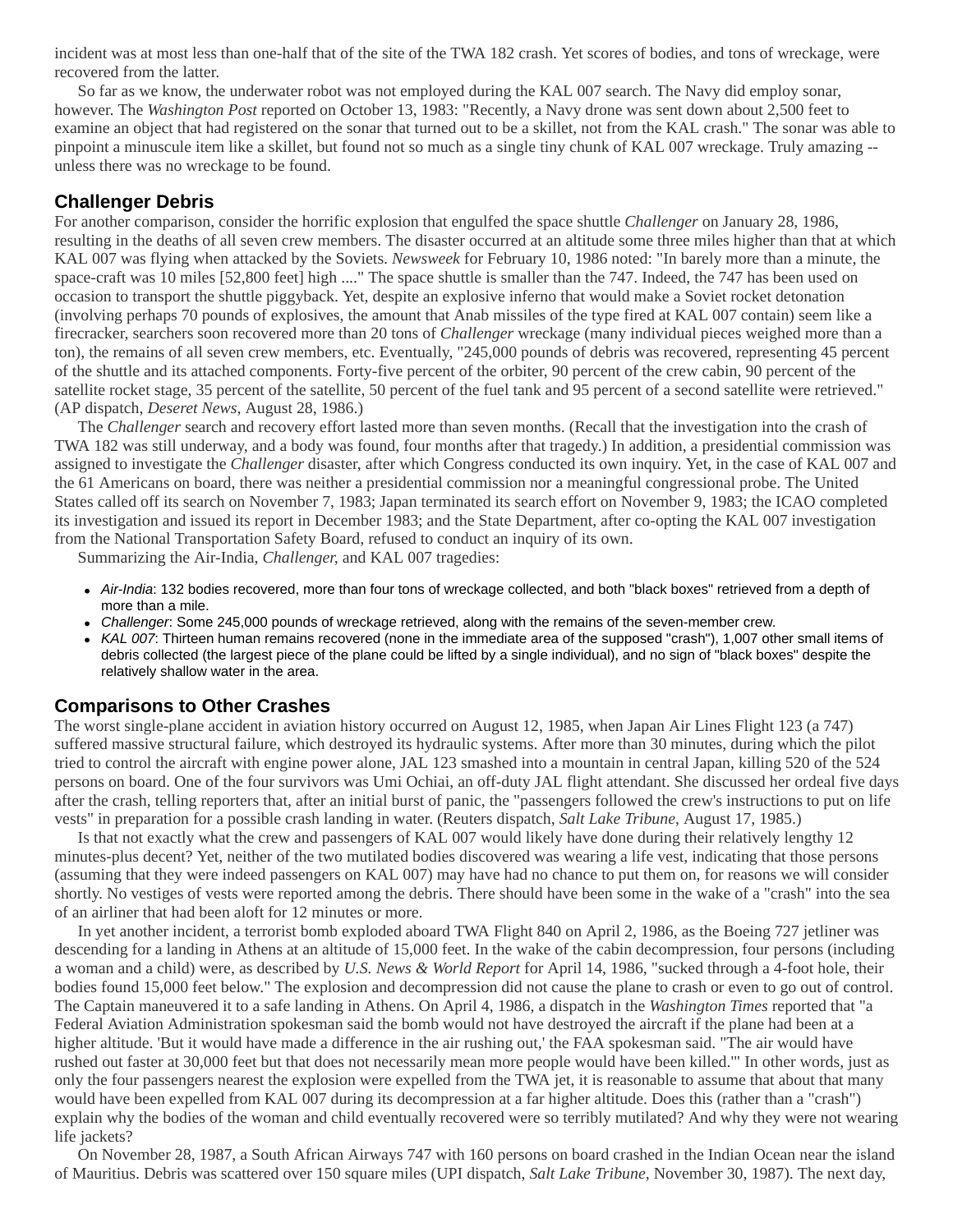UPI reported: "Four badly mutilated bodies were recovered Monday [November 30th] ... increasing to nine the number of victims recovered." (*Deseret News*, November 30, 1987.) And South Africa's Transport Minister "told reporters at a crisis command post at Johannesburg's Jan Smuts Airport that passengers in another South African Airways jumbo jet carrying investigating officials to Mauritius had also spotted wreckage, including suitcases and an empty rubber life raft." (*Washington Post*, November 29, 1987.)

Keep those suitcases in mind.

On March 14, 1988, an engine on a Piedmont Airlines jetliner (a two-engine Fokker F-28) "exploded into jagged pieces ... slicing through both sides of the plane and forcing the pilot to make an emergency landing as some passengers screamed and fainted." (AP dispatch, *Salt Lake Tribune*, April 15, 1988.) The explosion ripped a hole two feet wide and six feet tall on the right side (adjacent to the engine that disintegrated) and a hole two feet by one foot on the left side. The plane was cruising at 31,000 feet when the incident occurred. According to the Associated Press, the plane "immediately lost air pressure in the cabin; several passengers later complained of headaches, earaches and elevated blood pressure," but the pilot "landed without incident" after the "plane made a deep descent after the explosion." Two flight attendants were treated for minor injuries. There were no deaths. It was another example of how much damage a modern aircraft can take and still remain operable.

On April 20, 1988, one of the most incredible incidents in aviation history occurred when a structural weakness in an Aloha Airlines Boeing 737 jet resulted in about 20 feet of cabin being ripped off at an altitude of 21,000 feet. Some 60 persons were injured and one flight attendant was hurled to her death (the only fatality) when the top blew off. She was "probably either ejected by the blast or blown out of the plane by the wind," according to an area manager for the Federal Aviation Administration (AP dispatch, *Deseret News*, April 29, 1988). Some of "the passengers hung on to another standing flight attendant so she would not be sucked out of the plane." (Ibid.) With one engine aflame and his plane looking like a convertible, Captain Robert Schornstheimer made a miraculous emergency landing at Kahului Airport, after which one passenger observed, "I've had worse landings in normal aircraft," while another declared, "It was just like riding in a Cadillac." One passenger told reporters that she put on a life jacket, which is what flight attendants ask you to do in such a situation if there is time. It is undoubtedly what flight attendants on KAL 007 had the passengers do as well, but again, there were no signs of such flotation devices after that alleged "crash."

There have been many additional incidents involving aircraft to which KAL 007 can be compared in one way or another. These few should suffice, however, to demonstrate how the official "crash" hypothesis for KAL 007 depends upon incongruous (and in many respects unprecedented) assumptions.

Then there is the *nature* of the debris. That, too, is important. Based on news reports, television footage showing items recovered, and the testimony of persons who viewed the items on the scene in Japan, it appears that all of the debris from inside the plane came *solely from the cabin*. Included were such personal effects as clothing, calling cards, passports, books, newspapers, a Boeing 747 technical manual, jogging shoes, a camera case, some blouses, a handbag, dentures, and an application for a course at a university in Japan; and such cabin items as parts of seat cushions, oxygen masks and bottles, insulation, paper cups, vinyl bags, and a piece of venetian blind. So far as we have been able to determine, there were no items (such as large pieces of luggage, shipping crates, sports equipment, etc.) that would usually be transported in the cargo pit. Suitcases were seen at the site of the South African Airways crash described earlier. But in the case of KAL 007, "No suitcases were turned over" by the Soviets. (Franz Kadell, *The KAL 007 Massacre*.) And none were reported as having been washed up on the shore of Japan, or anywhere else. Kadell concludes: "The Soviets obviously had decided not to turn over any substantial items ...." Another possibility is that they had no choice, because there were no "substantial items" of debris to recover.

If KAL 007 had actually slammed into the sea, killing everyone aboard, it would undoubtedly have broken apart, spilling most of its contents (including the contents of the cargo pit) into the sea, in which case the debris would have been extensive and far more should have been recovered.\* On the other hand, if the plane did *not* break apart, or broke into a few large sections, there should have been no difficulty locating the wreckage.

**\***An article by New York Times writer Steven R. Weisman in the Salt Lake Tribune for July 21, 1985 reported that the head of the investigation into the crash of Air-India Flight 182 "was considering flying to Cork, Ireland to help supervise the study of the plane's wreckage, some of which is reportedly still floating in the ocean." That was nearly one month after the crash.

Neither the ICAO, nor U.S. government officials, nor any other advocates of the "crash" hypothesis have to date offered a credible explanation for what appears to be the exclusively cabin-oriented nature of the debris from inside the plane, to say nothing of the minuscule total amount of such debris. But there is a scenario that takes those details fully into account, as well as the other aspects of the case that we have discussed.

First, let us take a look at the early reports that KAL 007 had returned to Sakhalin Island and landed safely. Sakhalin is a major military outpost where there are a number of Soviet air bases and runways. "On Sakhalin Island the Soviets base jet fighters and maintain two large airstrips." (*Newsweek*, September 12, 1985.) Indeed, Sakhalin is "home for at least six Soviet airfields ...." (ABC's "20/20" program, August 30, 1984.) At least two large airfields were within range of KAL 007, at the Yuzhno-Sakalinsk and Kolinsk-Sokol military bases near the island's southern tip.

On September 1, 1983, the *New York Times* noted: "Early reports said the plane ... had been forced down by Soviet Air Force planes and that all 240 passengers and 29 crew members were believed to be safe." *Aviation Week & Space Technology* for September 5, 1983, reported that Korean Air Lines had sent another aircraft "to pick up the passengers and bring them to South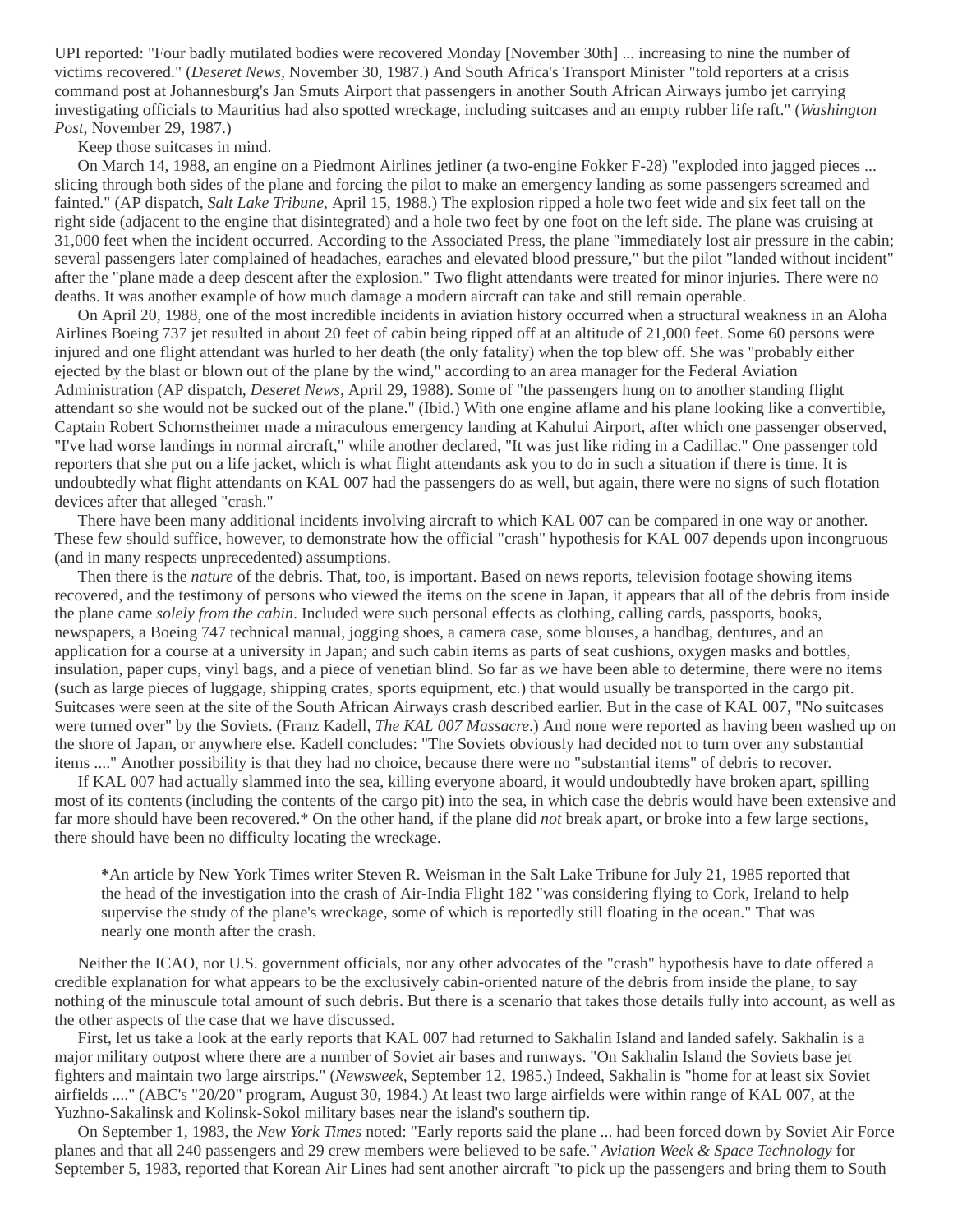Korea." These and other "landed safely" accounts have been discounted and discredited by those determined to defend the "crash" hypothesis at all costs.

The *New York Times* account revealed that "Korean Foreign Ministry officials cited the United States Central Intelligence Agency as the source for the report that the plane had been forced down on Sakhalin, but American officials in Seoul, Tokyo and Washington said they could not confirm or deny that report." Needless to say, the report that the CIA was the source of the claim that KAL 007 had landed safely convinced many critics of that clandestine agency that the report was false. Yet, if it is true that KAL 007 was *not*destroyed by the rocket attack, but instead remained under control of the crew, why would it *not* have returned to Sakhalin (over which it had flown moments before) for an emergency landing on one of the military runways there?

# **Return To Sakhalin?**

Assuming that the pilot of KAL 007 was indeed able to maneuver the plane, and therefore had some options about where to set it down, wouldn't Sakhalin have been his first choice under the circumstances? The alternatives would have been to (1) try to complete the flight to Seoul, or reach a runway in Japan, both much farther away; or (2) risk a *very*dangerous nighttime ditching in the sea, where the temperature was approximately 50 degrees and the chance of surviving for as long as three and one-half hours was only fifty-fifty for those who might survive the initial impact.\* The possible political and diplomatic ramifications of an emergency landing on Soviet territory would have taken a back seat to the need to land the damaged plane as quickly and safely as possible.

**\*** "The seas in the area were reported calm, but the temperature was about 50 degrees. According to survival manuals a person can last in such waters for about 50 minutes. Up to three and one-half hours there is a 50-50 chance of survival, and after three and one-half hours death is 99 percent certain." (Combined UPI and AP dispatch, *Deseret News*, September 1, 1983.)

Again, let us resort to a comparison. Writing about KAL 007 in *Flying* for December 1983, pilot Peter Garrison reminisced: "The whole affair had a special meaning for me, though. I was there -- not, fortunately, at the same time. I flew the route -- or rather the flight planned route -- of the unfortunate Korean airliner in 1976 in my late homebuilt, Melmoth." Garrison recalled: "Melmoth's range was unproven; I estimated it -- probably somewhat optimistically -- to be nearly 3,000 nm [nautical miles], and therefore felt that we could remain aloft until over Japan. But what if the wind proved worse than anticipated, or Melmoth's range less, or if some mechanical difficulty arose? We would be confronted with a dilemma: ditch in the ocean, or return to Russia and throw ourselves upon the mercies of The Great Enemy .... [T]he dilemma wasn't much of a dilemma to me; my contingency plan was, if in doubt, unhesitatingly to hang a right and land in Russia."

All things considered, it is the sensible thing to do. The pilot of KAL 007 would undoubtedly have made the same choice. He would not yet have known exactly what had caused the engine loss and decompression, so would not be certain how precarious his situation might be.‡ But, rather than make a "sharp right," he would have had to make an about-face 180° turn. Is there any evidence that he did so?

‡ A dispatch in the Washington Times for April 4, 1986, was headlined: "TWA pilot didn't know what hit him." It reported that the pilot of TWA Flight 840, which we discussed earlier, had said "he didn't realize at first that a bomb had exploded inside the plane .... 'I heard a loud noise, a shattering noise ..... There were dust particles in the cockpit and I could not see ... I thought at first it was a window.'" The Captain did not immediately report the explosion to the Athens control tower "because I did not know exactly what had happened .... We suspected but we didn't know for sure until we were on the ground that we'd lost some passengers." Apparently, he did not transmit a "Mayday" distress plea. The dispatch quoted the veteran TWA pilot as saying further that the emergency landing was difficult "only because you wonder if you have brakes and our hydraulic system, even though it shows [on the cockpit's instruments] ...."

# **Confirmed Landing**

Shortly after the attack, the Rome, Georgia office of U.S. Representative Larry McDonald (D-GA), a passenger on the plane, received a number of calls from officials of Korean Air Lines and our Federal Aviation Agency (FAA) claiming that the jet had landed safely on Sakhalin. We have listened to recordings of the actual conversations, and they are fascinating. For instance, one call came from C. K. Suh, Manager of the American Regional Office of Korean Air Lines in Los Angeles. Suh told Congressman McDonald's press aide, Tommy Toles, that he had "just called Korean Air Lines in Seoul" and that "the information I got from them is that [the] U.S. Embassy in Korea informed the Korean Government, Minister of Foreign Affairs ... that the plane has landed in Sakhalin."

But the most important (and pertinent) communication came from a spokesman for the FAA, who told Toles:

This is Duty Officer Orville Brockman at FAA headquarters in Washington, DC. We have just received information from our FAA representative, Mr. Dennis Wilhelm in Tokyo, as follows: He has been advised by the Japanese Civil Aviation Bureau headquarters, Air Traffic Division, Mr. Takano -- T-a-k-a-n-o -- who is his counterpart in Japanese aviation, as follows: Japanese self-defense force confirms that the Hokkaido radar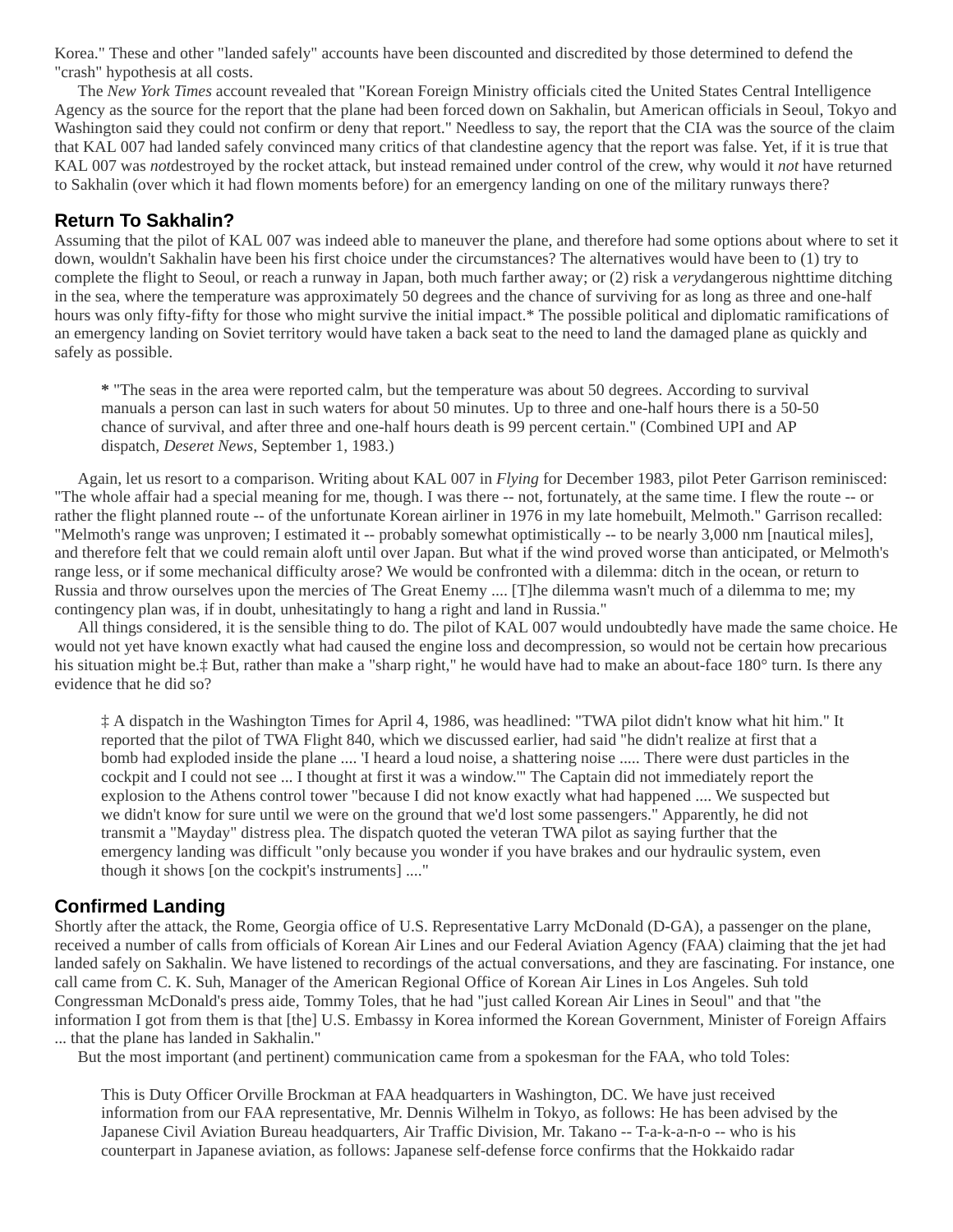followed Air Korea to a landing in Soviet territory on the island of Sakhalinska -- S-a-k-h-a-l-i-n-s-k-a -- and it is confirmed by the manifest that Congressman McDonald is on board.

Note that this *confirmed* report came from the Japanese self-defense force (not the CIA) and that radar "followed Air Korea to a landing." To follow it to what appeared to be a landing would mean, beyond any reasonable question, that KAL 007 was at the very least heading *toward* -- rather than away from -- Sakhalin. While radar may be fallible in certain other respects, it is *highly* unlikely that it could have misled air controllers as to the direction that KAL 007 was flying. How could the jet be heading toward Sakhalin unless it had reversed the *direction* in which it was flying when attacked (which was *away* from the island)?

Dale Van Atta, an associate of syndicated columnist Jack Anderson, visited Tokyo in early 1984. During the trip, according to Anderson, Van Atta was able to confirm "from Japanese intelligence sources and documents stamped 'secret' in red Japanese characters" a number of key aspects of the KAL 007 episode. One was that, at 3:38 AM on September 1, 1983, "The Japanese radar station at Wakkanai, Hokkaido, which had been tracking the unidentified aircraft's progress, saw the blip disappear from the screen less than 50 miles away. The trackers thought it was probably a Soviet plane that had gone down." (Anderson column, *Deseret News*, April 3, 1984.) Since Wakkanai is itself only about 40 miles from Sakhalin's southern tip, KAL 007 would have had to have been very close to the island if it was "less than 50 miles away" from Wakkanai when it disappeared from radar. Since it had been airborne for 12 minutes at that point, there is no way that it could have been tracked that close to the island unless it had changed direction. And if it changed direction, it was under the control of the crew. (That trackers thought it was a Soviet plane also implies that it was heading toward the Soviet military stronghold, as a Soviet plane would be expected to do. Had it been moving *away* from the island, there would have been less reason to conclude that it was a Soviet aircraft.)

When everything is taken into account, it is likely that the early reports that KAL 007 landed on Sakhalin were accurate, and that subsequent claims that it crashed and virtually disappeared were a fabrication.

Assuming that KAL 007 did not crash, what did happen after the attack? Is there an explanation that takes into account the time the plane remained aloft; its fast-slow descent rate; the considerable distance it likely travelled during its descent; the location, nature, and amount of debris; the small number and condition of the bodies that were found; and the early reports that the jet had landed in Sakhalin?

We cannot be certain that it happened as we will now speculate, but we do believe that something very similar occurred: The rocket attack destroyed the Number Four engine, generating shrapnel that punctured the fuselage and ripped some chunks of metal from the plane (including that small chip from the tail section, which was the largest piece of the plane ever found). The decompression hurled at least two (and possibly more) passengers from the plane, along with the sundry personal effects and the other cabin items that were eventually found. (Additional debris could have fallen at various points during the next few minutes.) The jetliner, according to standard procedure, descended quickly to a point where the temperature and amount of oxygen could support life, then slowed as the pilot decided how best to land the plane safely with minimal additional injury and loss of life. He decided to return to Sakhalin and touch down on one of the existing military runways. By the time the jet began making its turn, it was perhaps 40 miles from Sakhalin. For the next five or six minutes it headed for the island and, as it prepared for the landing, it dropped off the Wakkanai radar 50 miles away.

Continuing with our scenario, once on the ground, the passengers and crew (except for those expelled from the plane during the decompression) were taken captive, the plane was sequestered (there would be adequate facilities for doing so at a military air base), and the small amount of debris that resulted from the engine explosion and decompression was soon discovered by the Soviets\* and thereafter cited as "proof that KAL 007 had crashed into the Sea of Japan with no survivors.

**\*** "In four minutes the plane was down to around 16,000 feet, and at 2:38 p.m. EDT it vanished from radar screens .... An hour later, Soviet vessels and aircraft searched the area ...." (Combined UPI and AP dispatch, *Deseret News*, September 1, 1983.)

# **Expensive But Futile Search**

The truth about KAL 007 has been obfuscated, in large part, by the tendency even of conservatives and anti-Communists to remain blind to evidence that conflicts with the official line. Consider, for example, the following extract from a May 6, 1985 response by a respected conservative senator to a constituent who had expressed concern about the possibility of KAL 007 survivors: "We are all familiar with the sequence of events surrounding the shooting down of the civilian Korean airliner, KAL 007, and many questions still remain. However, no known reports show any evidence to support the possibility of survivors. Upon the conclusion of a two-month search in the Sea of Japan the Department of Defense reported that there were no findings or signs of wreckage. The search totaled over 3,000 square miles,† 3,000 hours of flight time, and more than 320 ship-days at the cost of over \$22 million dollars. The evidence simply does not support the probability of survivors regardless of the speed of descent."

† This is obviously a transcription error. The major search area at the start covered some 350 square miles (an area larger than New York City). Toward the end of September, the search area was reduced to around 15 square miles. See: Kadell, *The KAL 007 Massacre*, Page 279.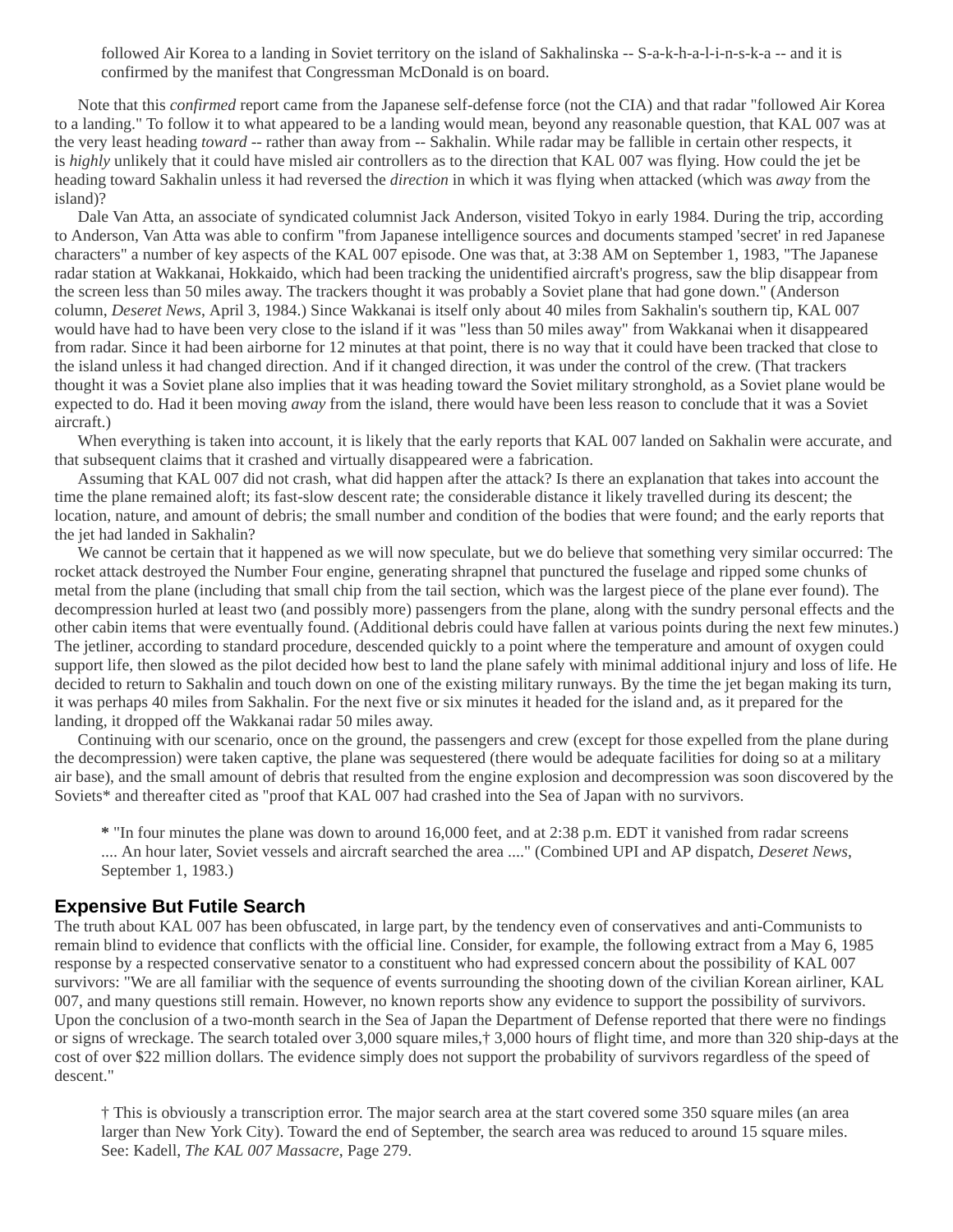Surely the expenditure of all that time and money, covering such a broad expanse of the sea, with nothing whatsoever to show for it, might -- just might -- raise the possibility that a crash had not even occurred. If no crash occurred, the probability of survivors, and a lot of them, would be evident. Make no mistake about it, the completely negative result of the exhaustive and expensive U.S. search for remnants of KAL 007, as summarized in the Senator's letter, is *exactly* what the result would have been if no crash had occurred. It is definitely *not* the result one would expect if a huge airliner *had* crashed.

The official conclusions about KAL 007 reek of whitewash, applied on the U.S. side, perhaps, to prevent the American people from rising in their wrath to veto further appeasement of Communism. Were the full truth to come out, for instance, programs of aid and trade with Communist countries, summit meetings, arms-controls treaties, and the many other aspects of our government's (and especially our State Department's) questionable agenda for dealing with the Marxist world, would undoubtedly become far more difficult to implement. On September 1, 1984, the Associated Press reported: "Secretary of State George Shultz says the Soviet Union's shooting down of a South Korean airliner one year ago ... should not preclude improvement of relations." (*Salt Lake Tribune*, September 1, 1984.) The same dispatch noted that Assistant Secretary of State Richard Burt had affirmed that (in AP's words) "the U.S. investigation into the incident is over, even though the plane's 'black box,' or flight recorder, has never been found."

While our primary objective has been to demonstrate the absurdity of the "crash" hypothesis, let us briefly note the steps that our State Department and other U.S. agencies took to muddy the waters about this important issue:

(a) The Department co-opted the KAL 007 case from the National Transportation Safety Board, then refused to conduct an investigation of its own. As summarized by David Corn in *The Na*tion magazine for August 17/August 24,1985: "Normally when an airliner crashes, responsibility for the inquiry falls to the National Transportation Safety Board, which has the technical expertise to assess what happened. Although the downing of Flight 007 cannot be classified as a routine aviation disaster, the N.T.S.B. office in Anchorage was notified that the plane was missing just three hours after it had plunged into the Sea of Japan and immediately began to look into the matter. Shortly after that, it was told to forward to its headquarters in Washington all the material -- originals and copies -- it had gathered. From there, the information was sent to the State Department. James Michelangelo, chief of the N.T.S.B.'s Anchorage office, was told by headquarters that the board was off the case and that the State Department would handle the investigation. Eighteen months after the airliner was shot down, when asked if the State Department had ever conducted such an inquiry, a high-level State Department official replied, 'How is the State Department going to investigate?'"

(b) U.S. officialdom assumed at the outset that the jet crashed in Soviet territorial waters. *Newsweek* for September 12, 1983, observed: "The Americans assumed that the 747 went down in Soviet territorial waters. They assured Moscow that U.S. ships and planes had no intention of violating Soviet sea or airspace. And they asked for Soviet cooperation." It was a false (and irrational) assumption that helped to promote the impression that the Soviets had every right to exercise exclusive control of the alleged "crash" area.

(c) Administration sources claimed shortly after the attack that Soviet searchers had recovered some bodies. (AP dispatch, *Salt Lake Tribune*, September 3, 1983.) It was another false contention, which mainly served to bolster the Sovietinstigated claim that the plane had indeed "crashed."

(d) On the day after the tragedy, but before the matter could possibly have been properly and thoroughly evaluated, the State Department cabled Seoul to stress that it did not believe that the Soviets had shot down the plane due to the presence on board of Congressman Larry McDonald (D-GA). McDonald, an outspoken anti-Communist activist, was a vigorously pro-defense member of the House Armed Services Committee (with access to classified information); was renowned for the reams of educational anti-Communist articles, speeches, and reports that he regularly entered into the *Congressional Record*; was Chairman of the fervently anti-Communist John Birch Society; and was becoming an increasingly popular and influential political figure within the conservative movement. The CIA, according to columnist Jack Anderson (who, by the way, was one of Congressman McDonald's most bitter critics on the Left), had "reported that the Soviets could easily have intercepted telex communications indicating that [McDonald and] other tempting targets might have been on the KAL flight, including Sen. Jesse Helms, R-N.C." But the State Department cable discredited the implications of that report by asserting: "We have no repeat no evidence that the presence of Rep. McDonald aboard KAL 007 (or the planned travel of Sen. Helms and others aboard that flight) was a factor in the Soviet attack on the aircraft." (Anderson column, *Deseret News*, September 20, 1983.)

(e) Jack Anderson, in the same column, noted that "President Reagan insisted from the beginning that the Soviets knew they were firing at a civilian airliner," but that "the State Department doubted this at first." Anderson quoted excerpts from a "highly confidential memo" dated September 2, 1983, which asserted that the State Department's special task force was "convinced the Soviets were sure they were firing on an American military plane." Such "mistaken identity" nonsense was one of the two major Soviet disinformation ploys for which the State Department was an early cheerleader.

(f) The *main* Soviet disinformation effort attempted to convince the world that KAL 007 was a spy plane. Here again, State Department officials did their part to promote that deception. An August 29, 1984, UPI dispatch revealed: "American officials are convinced the Soviet military ordered a Korean airliner with 269 people aboard shot down in the mistaken belief it was on a spy mission ...." The dispatch attributed the claim to a "State Department official who deals in Soviet affairs" who spoke only "on the basis he not be identified ...." We can understand his desire for anonymity! As Charles Lichtenstein, who was deputy to United Nations Ambassador Jeane Kirkpatrick at the time, wrote in the foreword to Franz Kadell's book *The KAL 007 Massacre*: "This ['spy mission'] scenario began to appear as speculation in the Western press almost from Day One; it created an opportunity for the Soviets to use Western sources as the 'authority' for their attempts to pin ultimate responsibility for the shootdown on us -- a recurring Soviet disinformation tactic in the U.N. and beyond."